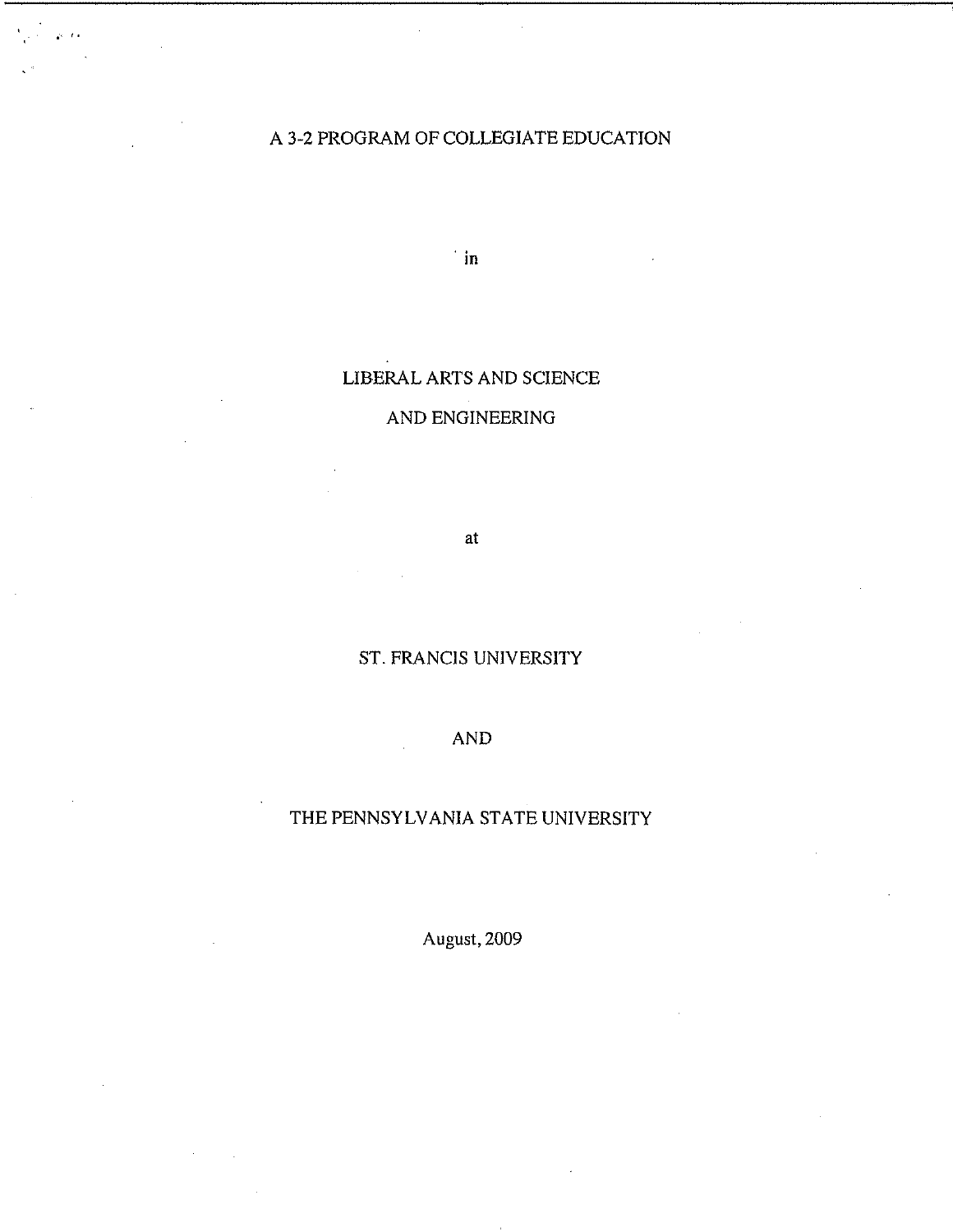#### $\mathbf{1}$

#### A. INTRODUCTION

St. Francis University and the Colleges of Engineering and Earth and Mineral Sciences of The Pennsylvania State University agree to establish an educational program in liberal arts and sciences and engineering. Three years, or the equivalent, will be spent by a participating student at St. Francis University, where the student will study liberal arts and science subjects along with pre-engineering courses. Upon satisfactory completion of the first three years, the student will enter the Pennsylvania State University and complete the engineering major degree requirements. A successful completion of these programs will lead to an appropriate baccalaureate degree from each institution. Such a cooperative program is being created in an effort to fulfill the following objectives:

- i. To cooperatively provide a general education in liberal arts and sciences, as well as engineering education for each student enrolled, so that through approximately five years of study, depending on the major and completion of recommended courses, a student may complete what otherwise could require six or more years.
- ii. To provide a student who has not yet decided between engineering and other disciplines, additional time to make that decision while the student studies both arts and sciences during the first three years at St. Francis University.
- iii. To enable The Pennsylvania State University to attract a more diverse population to its engineering programs.
- iv. To enable qualified students to receive both a liberal and technical education and, in so doing, provide the Commonwealth and the Nation with more broadly educated engineers.

#### B. PROCEDURES

Admission and the transfer of students in this 3-2 cooperative program will be through the application of the following procedures and policies:

- 1. Application for admission to the program will be made to St. Francis University, where the candidate will be subject to the admission requirements of that institution. Only students admitted to St. Francis University as first-semester (freshmen) students may participate in this 3-2 program. An individual who has been registered as a degree candidate and established a degree candidate record at The Pennsylvania State University prior to entering the 3-2 program at St. Francis University will be considered a re-enrollment candidate and must meet the criteria for re-enrollment in the major at The Pennsylvania State University and not as a participant of the 3- 2 program.
- 2. A student will indicate the desire to follow the 3-2 program either at the time of the student's admission to St. Francis University, or early enough in the student's program to permit the student to complete as many of the suggested prerequisite courses, listed in the Appendix of this contract, as possible. Results from aptitude and achievement tests, records of scholastic achievement, and other pertinent information will be exchanged between institutions to aid both in guiding and in counseling students and prospective students. The Pennsylvania State University will provide St. Francis University with copies of curriculum planning guides used by advisers at Penn State for each major.

St. Francis University is responsible for informing students in the 3-2 program of the requirements for admission to Penn State, as described in this document and is encouraged to provide each student with a copy of this contract. Students should also be made aware of the courses that are available at St. Francis University that can be used to meet degree requirements for each of the majors that are part of this agreement. To that end, students should be provided with a copy of the Appendix to this contract.

Students should be advised by St. Francis University that some government-provided financial aid may not be available for a total of more than four years of study because engineering is considered, by financial-aid regulations, to be a four-year program. Students may, however, be eligible for merit-based scholarships after they complete one year of study at Penn State.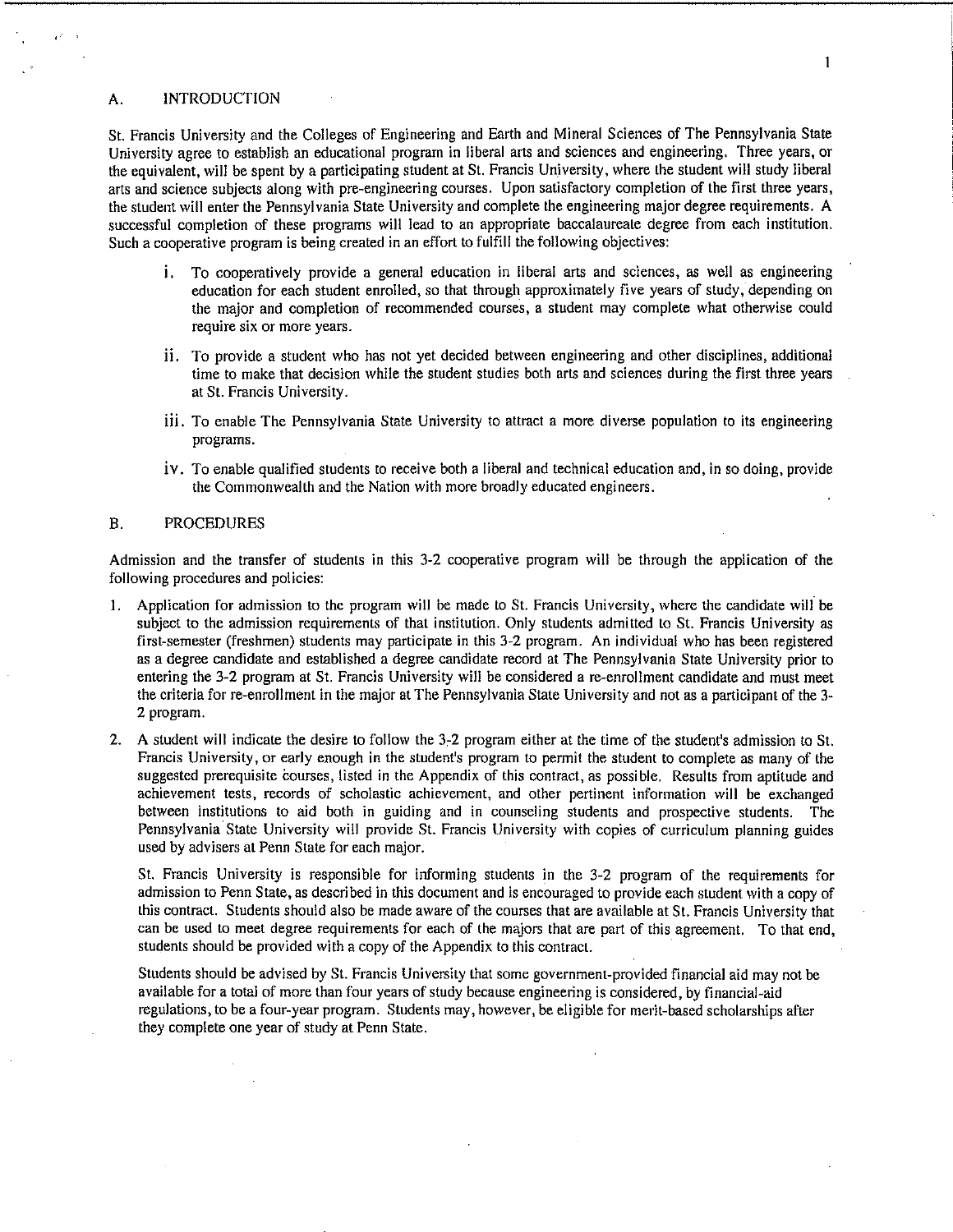3. With the exception noted, the following engineering majors are generally available in the College of Engineering to students participating in the 3-2 program: Aerospace Engineering, Biological Engineering, Bioengineering<sup>1</sup>, Chemical Engineering<sup>1</sup>, Civil Engineering, Computer Engineering, Electrical Engineering, Engineering Science, Industrial Engineering, Mechanical Engineering, and Nuclear Engineering. However, the majors that are under enrollment control at the time of transfer to Penn State are excluded and are not available for transfer as part of this agreement. St. Francis University will be given a 2-year notice of any major that will be coming under enrollment control and the exclusion of that major from the 3-2 program. The exclusion will apply to all students from St. Francis University, even those who had been admitted to St. Francis University before notification of the exclusion. Penn State will notify St. Francis University whenever a major will cease to be under enrollment control and become available for transfer.

In the College of Earth and Mineral Sciences, the following engineering majors are available as part of this agreement: Energy Engineering, Environmental Systems Engineering, Materials Science and Engineering, Mining Engineering, and Petroleum and Natural Gas Engineering.

- 4. At the end of the first (Fall) semester of the third year, a student becomes a candidate for transfer for any of the available majors if the student has completed the entrance-to-major course requirements<sup>2</sup> and has attained a cumulative grade point average of  $3.00<sup>3</sup>$  (on a 4.00 scale) or greater. In all cases, the cumulative grade point average that will be used to determine eligibility for an engineering major will be calculated by the method used at Penn State. Original grades plus the grades for the same courses that were repeated will be used in the calculation. St. Francis University may require higher academic standards for transfer.
- 5. The student should submit an application (available on the Web) to the Admissions Office of The Pennsylvania State University after the Fall of the student's third year at St. Francis University. The application should clearly indicate that the student is applying as a 3-2 student. It should be submitted promptly and no later than February 1 of the applicant's third year at St. Francis University. The completed application should be supported by the following documents:
	- a) Final high school record
	- b) Two copies of the official St. Francis University transcript, including all grades earned through the Fall Semester or Term of the third year
	- c) Schedule of courses for the Spring of the third year
	- d) Check sheet (see Appendix) of the courses taken and those planned for Spring Semester or Term of the third year, as they relate to the Penn State courses listed for the requested engineering major. Students must retain a copy of the check sheet for their own records.

The application and supporting documents will be evaluated by the appropriate officer in the Admissions Office and the respective Dean's Office of the College of Engineering or Earth and Mineral Sciences at The Pennsylvania State University. If the applicant meets the entrance requirements, the applicant will be offered provisional admission to The Pennsylvania State University in the 3-2 program, commencing with the following summer session or fall semester.

At the completion of the third year, two copies of the final official transcript of work taken at St. Francis University should be forwarded to the Admissions Office. The applicant's admission to The Pennsylvania State University will be changed from a provisional basis to a permanent basis if the student has maintained the minimum cumulative grade point average required for transfer, is in good standing at St. Francis University, and has fulfilled all conditions, if any, specified in the student's provisional admission. A minimum of 76

<sup>&</sup>lt;sup>1</sup> It is highly likely that more than two years will be required at PSU to complete the degree requirements for BIOE and CH E because major courses begin in the Spring Semester and are not offered every semester.

<sup>&</sup>lt;sup>2</sup> For College of Engineering majors, a minimum grade of 'C' is required in calculus I and II (8 credits), calculusbased physics (4 credits, mechanics plus lab), and general chemistry (3 credits).

<sup>&</sup>lt;sup>3</sup> Students may enter the majors in the College of Earth and Mineral Sciences (EMS) with a minimum cumulative grade point average of 2.75.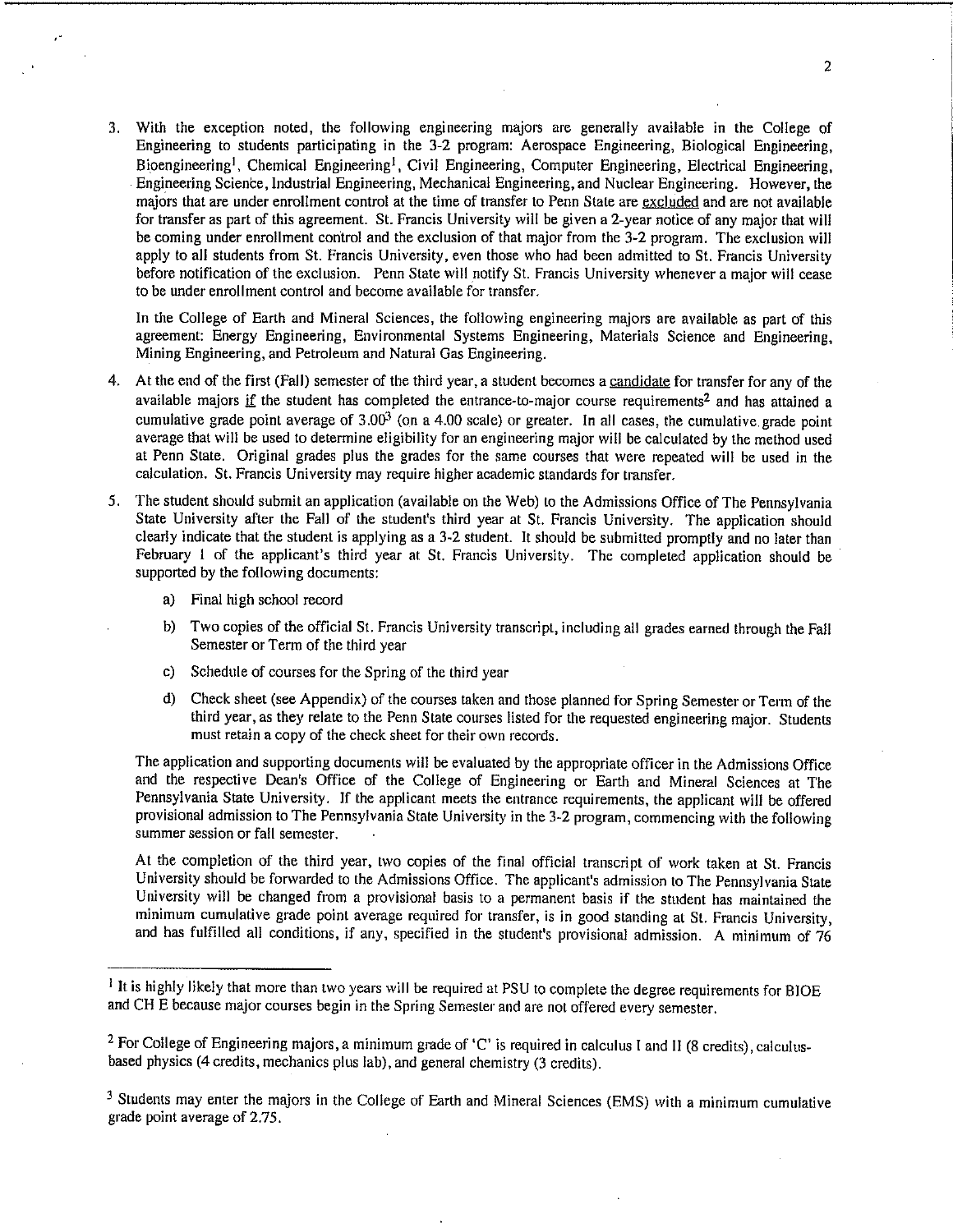transferable and applicable credits must be completed at St. Francis University. For the purpose of meeting Penn State degree requirements, a block of 76 credits (no more and no less) will be transferred to Penn State.

The student will be placed in the major in which provisional admission was offered, provided all entrance conditions are met. Under normal circumstances, failure to meet the conditions of provisional admission will result in the voiding of the offer of admission for the student and in his or her ineligibility to participate in the 3- 2 program.

The suggested and available exposure to mathematics, science, engineering science, computer, liberal arts, and 6. communications courses at St. Francis University is illustrated in the Appendix. The only required courses are those listed in Section B-4. However, it is in the student's best interest to complete as many of the suggested courses for their intended engineering major as possible at St. Francis University so that they can complete the degree requirements at Penn State in the most timely manner. Course numbers and descriptions may change by the actions of the St. Francis University faculty or Penn State faculty. In such cases, the Appendix only would need to be amended. St. Francis University will receive regular updates about changes at Penn State and will be expected to regularly inform Penn State of changes at St. Francis University, as they relate to the 3-2 program. Students must bring a completed check-sheet (see Appendix) with them for their first meeting with their engineering faculty advisor.

The student's preparedness for engineering courses will be assessed by his/her major department and will be based on the courses taken at St. Francis University, as described on the completed course check-sheet. If the student has not taken all the possible recommended courses at St. Francis University, it is very likely that more than two years (4 semesters) will be required to complete the Penn State degree requirements. The need to take missing requirements and the effect this may have on the student's graduation date will be determined by the student's major department at Penn State.

This agreement shall be reviewed on a 5-year cycle. As part of the review process, special attention will be paid **7.** to the total number of students and to the number of women and members of other under-represented groups in engineering that participate in the program from St. Francis University. A lack of response to requests for information and lack of adequate participation may result in termination of the agreement.

Renata S. Engel Associate Dean for Academic Programs, College of Engineering

umo

Robert N. Pangborn  $\overline{I}$  Date Vice President and Dean, Undergraduate Education and Enrollment Management and Administration The Pennsylvania State University

 $Z_{\mathcal{U}}$   $Z_{\mathcal{U}}$   $Z_{\mathcal{U}}$   $Z_{\mathcal{U}}$   $Z_{\mathcal{U}}$   $Z_{\mathcal{U}}$ Date **John R. Hellmann** 

**Associate Dean** for Undergraduate Education, College of Earth and Mineral Sciences

Re 'Sabriel President. St. Francis Universit

 $\frac{\int \cdot l \lambda \cdot \sigma}{\text{Date}}$ 

Dr. Wayne\Powel Provost St. Francis University

3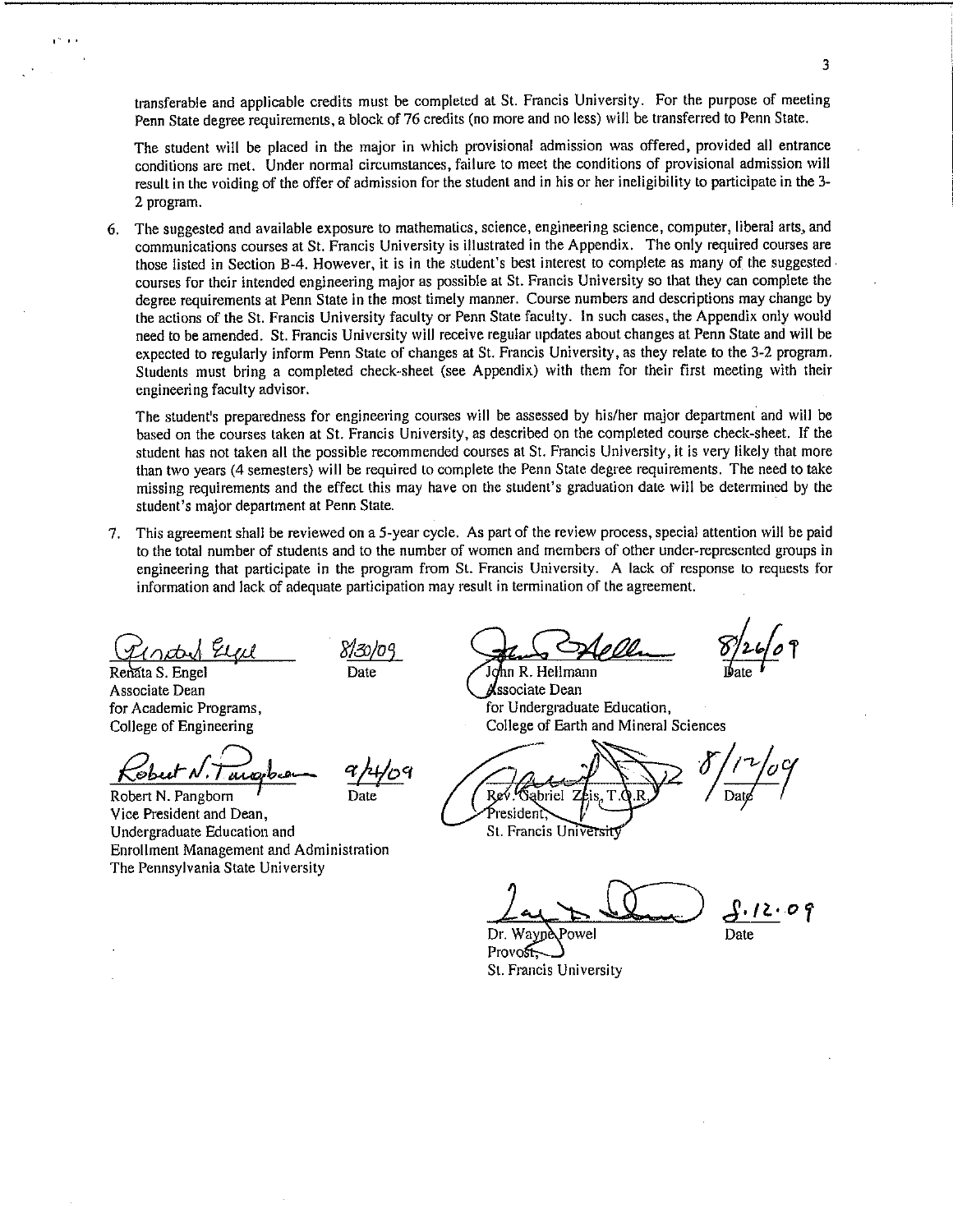## APPENDIX

Check sheets for core and major specific courses to be taken at St. Francis University by students wishing to become eligible for the 3-2 Engineering Cooperative agreement with The Pennsylvania State University

### Available at:

http://www.engr.psu.edu/ProspectiveStudents/Undergraduate/3-2instlist.asp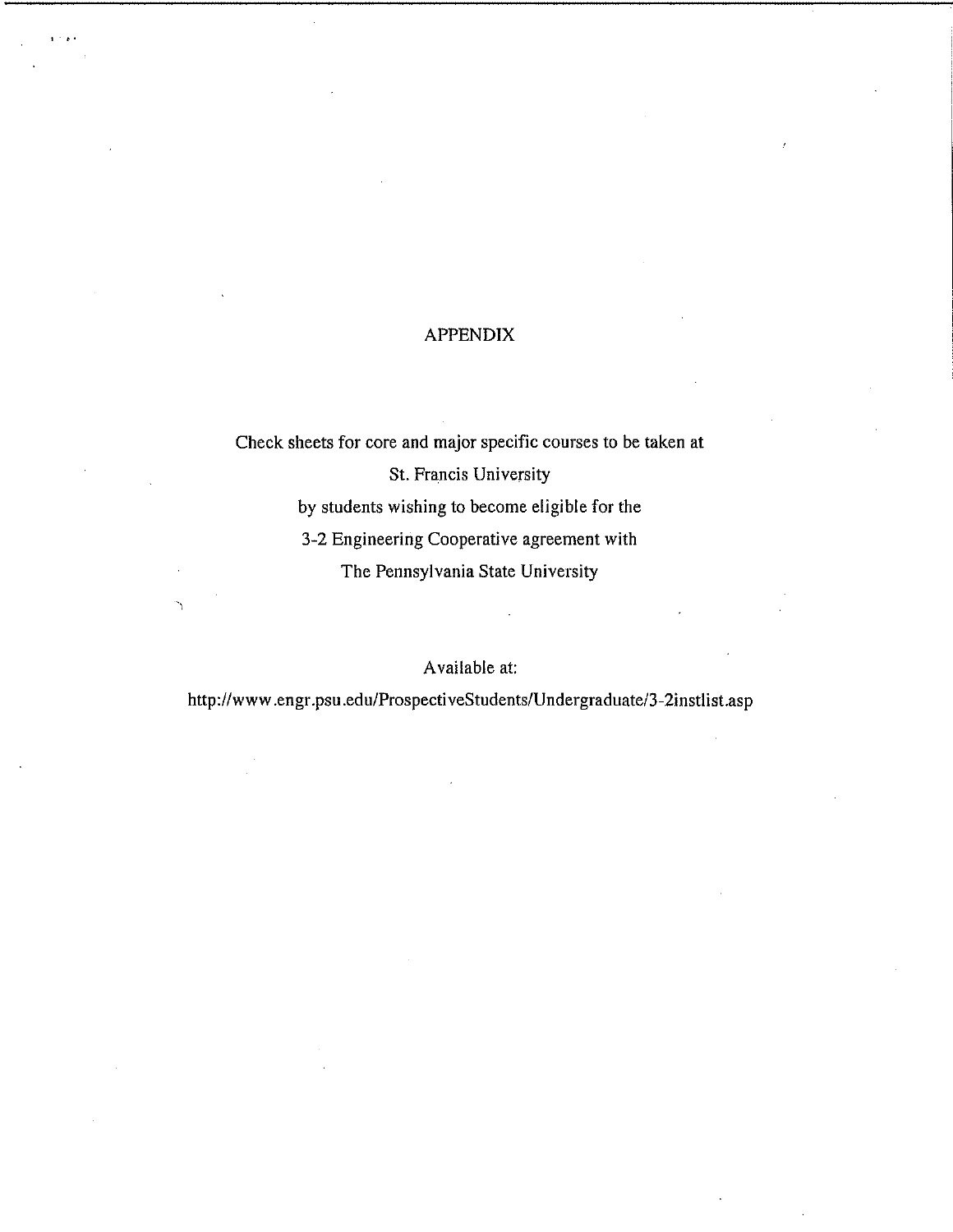| ۰.<br>Name. |  |
|-------------|--|
|-------------|--|

 $\mathcal{L}$ 

PSU ID:

# 3-2 Program Courses for Engineering Majors \*

| The Pennsylvania State University |                |                                                             | 3-2 Institution: St. Francis University                          |                       |                           |       |
|-----------------------------------|----------------|-------------------------------------------------------------|------------------------------------------------------------------|-----------------------|---------------------------|-------|
| <b>PSU Course</b>                 | <b>Credits</b> | <b>Course Title</b>                                         | <b>PSU Majors</b>                                                | 3-2 Course            | <b>Credits</b>            | Grade |
| BIOL 141, 142                     | 3.1            | Physiology and Lab                                          | BIO E, elective for E SC, I E, M E                               | <b>BIOL 205, 205L</b> | 3,1                       |       |
| <b>CAS 100</b>                    | 3              | <b>Effective Speech</b>                                     | ALL                                                              | <b>SPCH 103</b>       | 3                         |       |
| <b>CHEM 110</b>                   | 3              | <b>Chemical Principles I</b>                                | <b>ALL</b>                                                       | <b>CHEM 101</b>       | 4                         |       |
| <b>CHEM 111</b>                   |                | Experimental Chemistry I                                    | ALL except AERSP, M E                                            | Part of CHEM 101      | , , , , , , , , , , , , , |       |
| <b>CHEM 112</b>                   | 3              | Chemical Principles II                                      | BIOE, CH E, elective for E SC, I E, M E,<br>ALL EMS except MNG E | <b>CHEM 102</b>       | 4                         |       |
| <b>CHEM 113</b>                   |                | Experimental Chemistry II                                   | BIOE, CH E, MATSE                                                | Part of CHEM 102      | .                         |       |
| <b>CHEM 210</b>                   | 3              | Organic Chemistry I                                         | BIOE, CH E, MATSE(PLMSE), ENENG                                  | <b>CHEM 201</b>       | $\overline{4}$            |       |
| CHEM 212, 213                     | 3, 2           | Organic Chemistry II and Lab                                | BIOE, CH E, MATSE(PLMSE)                                         | <b>CHEM 202</b>       | 4                         |       |
| CMPEN 270                         | 4              | Introduction to Digital Systems & Lab                       | CMPEN, E E, I E                                                  | No Equivalent         |                           |       |
| CMPSC 121, 122                    | 3,3            | Intermediate Programming                                    | <b>CMPEN</b>                                                     | No Equivalent         | -----                     |       |
| CMPSC 200/201                     | 3              | <b>Computer Programming for Engineers</b>                   | ALL except B E, CH E, CMPEN                                      | CPSC 121, 205         | 3,1                       |       |
| EE 210                            | 4              | Circuits and Devices                                        | BIOE(EE option), CMPEN, E E, E SC                                | No Equivalent         | $------$                  |       |
| <b>E MCH 211</b>                  | 3              | <b>Statics</b>                                              | ALL except CH E, CMPEN, MATSE (PLMSE),<br>and ENENG              | <b>ENGR 201</b>       | 3                         |       |
| <b>E MCH 212</b>                  | 3              | <b>Dynamics</b>                                             | ALL except CH E, CMPEN, E E, MATSE<br>(PLMSE) and ENENG          | <b>ENGR 202</b>       | 3                         |       |
| <b>E MCH 213</b>                  | 3              | Strength of Materials                                       | ALL except CH E, CMPEN, E E, ENVSE,<br>MATSE (PLMSE) and ENENG   | No Equivalent         |                           |       |
| ECON 002 or 004                   | 3              | Intro. Microecon. or Macroecon. Analysis and Policy<br>(GS) | <b>ALL</b>                                                       | ECON 101 or 102       | 3                         |       |
| EDSGN 100                         | 3              | Introduction to Engineering Design                          | ALL except CMPEN, ENVSE, MATSE, PNG E<br>and ENENG               | No Equivalent         |                           |       |
| <b>ENGL 015</b>                   | 3              | Rhetoric and Composition                                    | <b>ALL</b>                                                       | <b>ENGL 103</b>       | 3                         |       |
| <b>ENGL 202C</b>                  | 3              | <b>Effective Writing: Technical Writing</b>                 |                                                                  | No Equivalent         | -----                     |       |
| GEOSC <sub>001</sub>              | 3              | Physical Geology                                            | C E, PNG E, ENVSE, MNG E                                         | No Equivalent         | ------                    |       |

 $\sim$